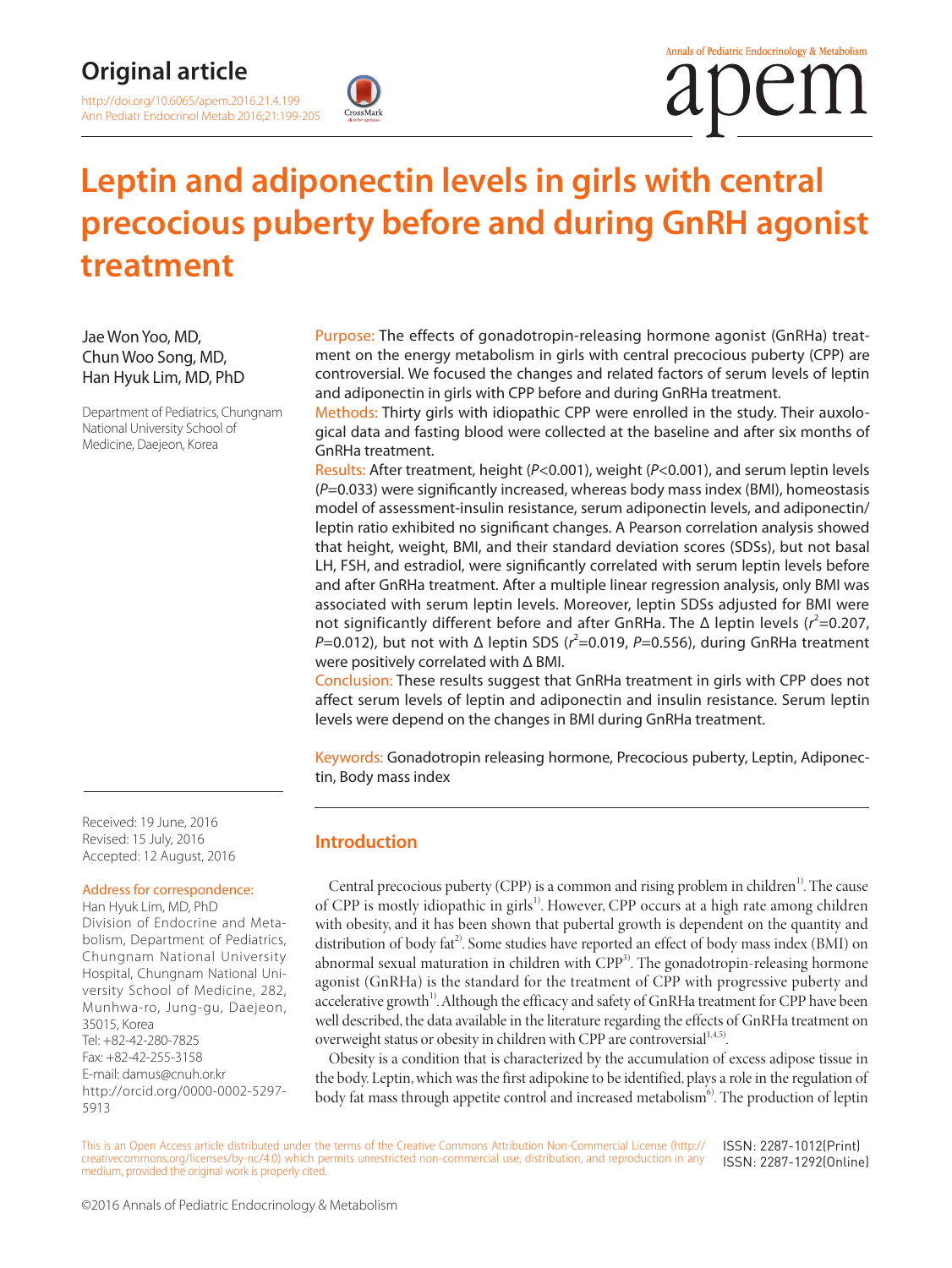show positive correlation with adipose tissue mass and food intake<sup>6)</sup>. Adiponectin is an adipocyte-derived hormone that improves insulin sensitivity in the liver and skeletal muscle<sup>7)</sup>. Adiponectin gene expression and blood levels are negatively correlated with BMI7). Central adiponectin/leptin signaling may represent a physiological pathway that is associated with energy metabolism<sup>8</sup>. Adioposity and nutritional state are wellknown factors for timing of sexual maturation. Adipokines are an important link between adioposity, nutritional state, and puberty, because these hormones are secreted in adiposity and transfer the status of body energy reserves to the brain. In fact, patients with leptin deficincy or severe anorexia nervosa develop hypogonadotropic hypogonadism<sup>9)</sup>.

Recently, the modulation of the hypothalamus-pituitary axis by leptin was shown to perform an essential role in the control of female puberty<sup>10)</sup>. And some studies show that the serum leptin levels in girls with CPP are higher than those of normal pubertal controls, but is not significantly different from those in girls with premature thelarche $11$ <sup>11</sup>. However, it is not fully understood whether adipokines, such as leptin and adiponectin, are related with early acceleration of sexual development in children.

In this study, we studied to evaluate the relationship between serum leptin and adiponectin levels, metabolic components, and sexual hormones in girls with CPP before and during GnRHa treatment, and to determine the changes of serum leptin and adiponectin levels and insulin resistance after GnRHa treatment.

# **Materials and methods**

### 1. Subjects

This study protocols were performed after approval by the Institutional Review Board of the Chungnam National University Hospital, Daejeon, South Korea, and written informed consent was obtained from patient participants and their legitimate guardians (approval number: 2014-10-009).

A total of 30 girls diagnosed with idiopathic CPP who had received 6 injections (every 4 weeks) of GnRHa (50–100 µg/ kg, leuprolide acetate; Takeda, Osaka, Japan) were recruited among the children who visited our outpatient growth clinic at the Department of Pediatrics, Chungnam National University Hospital, between January 2012 and July 2013. CPP was defined as breast budding as a first sign of puberty before 8 years of age, accompanied by a bone age advanced by at least 1 year compared with chronological age, and a peak luteinizing hormone (LH) level>5.0 IU/L in the course of a rapid-acting GnRH stimulation test (0.1-mg Relefact LHRH; Sanofi-Aventis, Frankfurt am Main, Germany). Girls with idiopathic CPP who had a history of medication associated with altered pubertal timing or gonadal development, such as steroids, growth hormone, or with pathological CPP who were found to have abnormalities on brain MRI or pelvis sonography or genetic diseases were excluded from the study.

#### 2. Auxological and clinical data

Information on age, height, weight, parental height, pubertal status, bone age, and past medical history was collected from the medical records of the patients. The standard deviation scores (SDSs) of height, weight, and BMI were calculated using the 2007 growth reference for Korean children and adolescents<sup>12)</sup>. Bone age was determined using Greulich and Pyle atlas. Predicted adult height was calcuated according to the Bayley-Pinneau method. The homeostasis model assessment of insulin resistance (HOMA-IR) was calculated as fasting insulin concentration (mU/L)×fasting glucose concentration (mmol/ L)/22.5.

adem

#### 3. Blood sampling

Basal fasting blood samples before GnRH injection were drawn from the antecubital vein in all patients. Poststimulation samples (for the measurement of LH and follicle-stimulating hormone (FSH) levels) were taken 15, 30, 45, 60, and 90 minutes after injection. Posttreatment venous fasting blood samples were collected 30 minutes after 6 injections of GnRHa. Serum samples were obtained by centrifuging blood samples (2,000 rpm, 4℃, 10 minutes) within 30 minutes of sampling; samples were immediately stored at –75℃ until analysis.

#### 4. Laboratory measurements

Serum LH and FSH levels were measured using a radioim munoassay (BioSource SA, Nivelles, Belgium). Serum estradiol level was measured using a chemiluminescence immunoassay kit (Estradiol II, Roche Diagnostics, Indianapolis, IN, USA) and a Roche Analytics E-170 Immunology Analyzer (Diamond Diagnostics, Holliston, MA, USA). Progesterone level was measured using a radioimmunoassay kit (Progesterone, Siemens Healthcare Diagnostics, East Walpole, MA, USA) and an ADVIA Centaur CP Immunoassay System (Siemens, Seoul, Korea). Serum leptin level was measured using the human leptin "Dual Range" enzyme-linked immunosorbent assay (ELISA) kit (EZHL-80SK, Merck Millipore Co., Darmstadt, Germany) with a sensitivity of 0.5 ng/mL, an interassay coefficient of variation (CV) of 2.6%–6.2%, and an intra-assay CV of 2.6%–4.6%. Finally, adiponectin level was measured using the human adiponectin ELISA kit (EZHADP-61K, Merck Millipore Co.) with a sensitivity of 1.5 ng/mL, an interassay CV of 2.4%–8.4%, and intra-assay CV of 1.0%–7.4%, on a SpectraMax 190 Microplate Spectrophotometer (Molecular Devices, Sunnyvale, CA, USA).

#### 5. Leptin SDS adjusted BMI

The calculation of leptin SDS adjusted for BMI was based on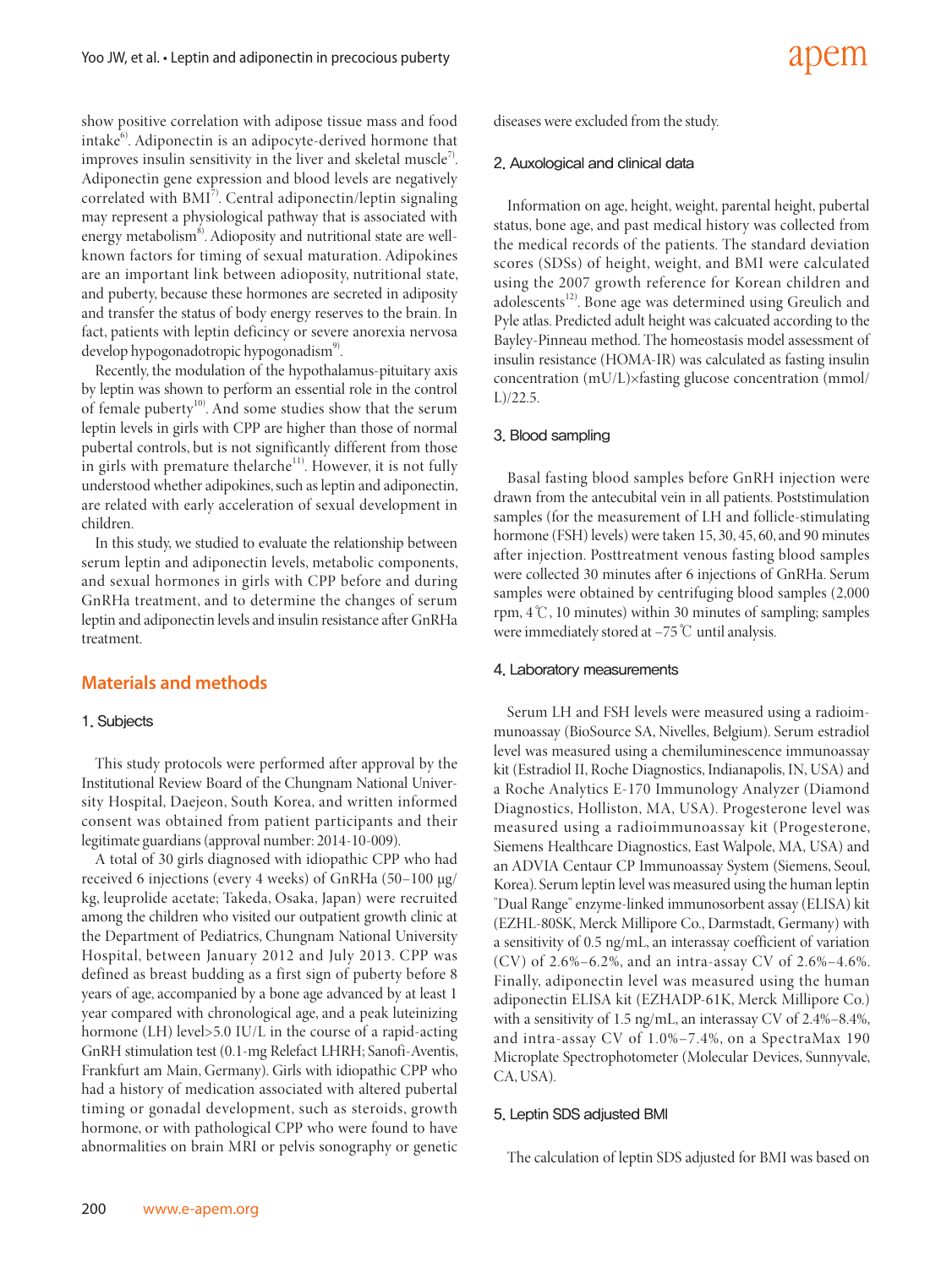|  |  | the equations provided by Blum et al. <sup>13)</sup> . |  |
|--|--|--------------------------------------------------------|--|
|--|--|--------------------------------------------------------|--|

| leptin SDS= |            | $[In (leptin)-In (a)-b \times BMI]$ |
|-------------|------------|-------------------------------------|
|             |            |                                     |
| Girls       | Tanner 1-2 | Tanner 3-4                          |

| Girls       | Tanner 1-2 | Tanner 3-4 | Tanner 5 |
|-------------|------------|------------|----------|
| a           | 0.0422     | 0.0543     | 0.2550   |
| $\mathbf b$ | 0.2499     | 0.2357     | 0.1508   |
|             | 0.4786     | 0.3379     | 0.4301   |

For example, the leptin SDS of a girl with breast budding, BMI  $= 16.7 \text{ kg/m}^2$ , and 2.45 ng/mL of serum leptin level, is leptin SDS  $=[\text{In} (2.45) - \text{In} (0.0422) - 0.2499 \times 16.7]/0.4786 = -0.23.$ 

#### 6. Statistical analysis

The numerical data are presented as the mean±standard deviation. Paired-samples *t*-tests were used to compare the means of auxological and clinical laboratory data, including serum leptin and adiponectin levels at the baseline and after six months of GnRHa treatment. Bivariate and partial correlate analyses were used to determine the relationship between serum leptin or adiponectin levels and anthropometric, metabolic, and hormonal parameters. A stepwise multiple linear regression model was developed to evaluate the independent factors that were associated with serum leptin levels and other variables. A paired sample *t*-test was used to compare the mean of leptin SDS according to GnRHa treatment. To determine the effect of BMI on serum leptin levels in girls with CPP during GnRHa treatment, the relationship between the changes of leptin levels or leptin SDS values and the changes in BMI were presented as regression linear graphs, which were prepared using GraphPad Prism 5 for Windows (GraphPad Software Inc., San Diego, CA, USA). Data analyses were conducted using IBM SPSS Statistics ver. 20.0 (IBM Co., Armonk, NY, USA), and *P*<0.05 was considered significant.

## **Results**

#### 1. Auxological and laboratory characteristics of the participants

The anthropometric and laboratory characteristics of our subjects with CPP are summarized in Table 1. At the baseline, the chronological and bone age of girls with CPP was  $8.1 \pm 0.7$ and 10.2±0.9 years, respectively. After 6 months of GnRHa treatment, their bone age (*P*<0.001), height (*P*<0.001), and weight (*P*<0.001) were significantly increased, and the serum levels of basal LH (*P*=0.003), basal FSH (*P*=0.002), and estradiol (*P*=0.001) were decreased. Metabolic parameters, such as fasting glucose and insulin, HOMA-IR, serum adiponectin levels, and serum adiponectin/leptin ratio, were not significantly increased during GnRHa treatment. Only serum leptin levels were significantly increased in girls with CPP during GnRHa treatment (5.00±3.83 ng/mL→6.63±4.87 ng/mL, *P*=0.033).

#### 2. Correlation between serum leptin and adiponectin levels and other variables at the baseline and after 6 months of GnRHa treatment

Serum adiponectin level was only negatively associated with weight (*r*=–0.428, *P*=0.018) after 6 months of GnRHa treatment. The serum leptin levels in girls with CPP were positively associated with height, weight, weight SDS, BMI, and BMI SDS. In particular, weight (*r*=0. 693, *P*<0.001; *r*=0.777, *P*<0.001) and BMI (*r*=0.626, *P*<0.001; *r*=0.752, *P*<0.001) exhibited strong positive correlations with serum leptin levels at the baseline and after 6 months, respectively. The serum levels of glucose and insulin and HOMA-IR were significantly correlated with serum leptin levels at the baseline, and height SDS was correlated with the serum levels of leptin only after 6 months. Serum adiponectin/leptin ratios showed inversely significant correlation with weight, BMI, and BMI SDS at the baseline and after six months of GnRHa treatment, and with weight SDS after 6 months of GnRHa treatment (Table 2).

**Table 1. Auxological and laboratory data in girls with idiopathic central precocious puberty**

|                      | GnRH agonist treatment |                |                          |
|----------------------|------------------------|----------------|--------------------------|
| Parameter            | <b>Before</b>          | After 6 months | $P$ -value <sup>a)</sup> |
|                      | $(n=30)$               | $(n=30)$       |                          |
| Age (yr)             | $8.1 + 0.7$            |                |                          |
| Bone age (yr)        | $10.2 \pm 0.9$         | $10.8 + 0.6$   | < 0.001                  |
| Height (cm)          | 130.5±5.4              | 134.7±5.6      | < 0.001                  |
| Height-SDS           | $0.9 + 0.8$            | $1.0 + 1.0$    | 0.136                    |
| Weight (kg)          | $30.6 \pm 5.2$         | $33.0 + 5.5$   | < 0.001                  |
| Weight-SDS           | $0.8 + 1.0$            | $0.8 + 0.9$    | 0.641                    |
| BMI ( $kg/m2$ )      | $17.9 + 2.4$           | $18.1 + 2.3$   | 0.201                    |
| <b>BMI-SDS</b>       | $0.6 + 1.0$            | $0.6 \pm 1.0$  | 0.803                    |
| MPH (cm)             | 157.9±3.6              |                |                          |
| PAH (cm)             | 149.8±6.1              | $150.8 + 6.1$  | 0.131                    |
| PAH-SDS              | $-2.3 \pm 1.4$         | $-2.1 \pm 1.3$ | 0.118                    |
| Basal LH (IU/L)      | $0.5 + 0.6$            | $0.2 + 0.2$    | 0.003                    |
| Basal FSH (IU/L)     | $4.9 + 5.4$            | $1.4 + 1.0$    | 0.002                    |
| Estradiol (pg/mL)    | $12.1 \pm 12.3$        | $3.7 + 4.3$    | 0.001                    |
| Progesterone (ng/mL) | $0.3 + 0.3$            | $0.2 + 0.2$    | 0.123                    |
| Glucose (mg/dL)      | $82.9 \pm 7.8$         | $87.3 \pm 3.0$ | 0.961                    |
| Insulin (µIU/mL)     | $7.7 + 3.5$            | $9.9 + 5.9$    | 0.118                    |
| <b>HOMA-IR</b>       | $1.6 + 0.8$            | $2.1 \pm 1.4$  | 0.158                    |
| Leptin (ng/mL)       | $5.0 + 3.8$            | $6.6 + 4.9$    | 0.033                    |
| Leptin SDS           | $0.1 \pm 1.3$          | $0.4 \pm 1.2$  | 0.234                    |
| Adiponectin (µg/mL)  | $12.1 \pm 6.0$         | $12.8 \pm 5.3$ | 0.329                    |
| A/L ratio            | $4.7 + 5.4$            | $5.3 + 8.9$    | 0.677                    |

Values are presented as mean±standard deviation.

GnRH, gonadotropin releasing hormone; SDS, standard deviation score; BMI, body mass index; MPH, mean parenteral height; PAH, predicted adult height, LH, luteinizing hormone; FSH, follicle stimulation hormone; HOMA-IR, homeostasis model assessment of insulin resistance; A/L ratio, adiponectin/leptin ratio a)The significance was calculated by paired-samples *t*-test.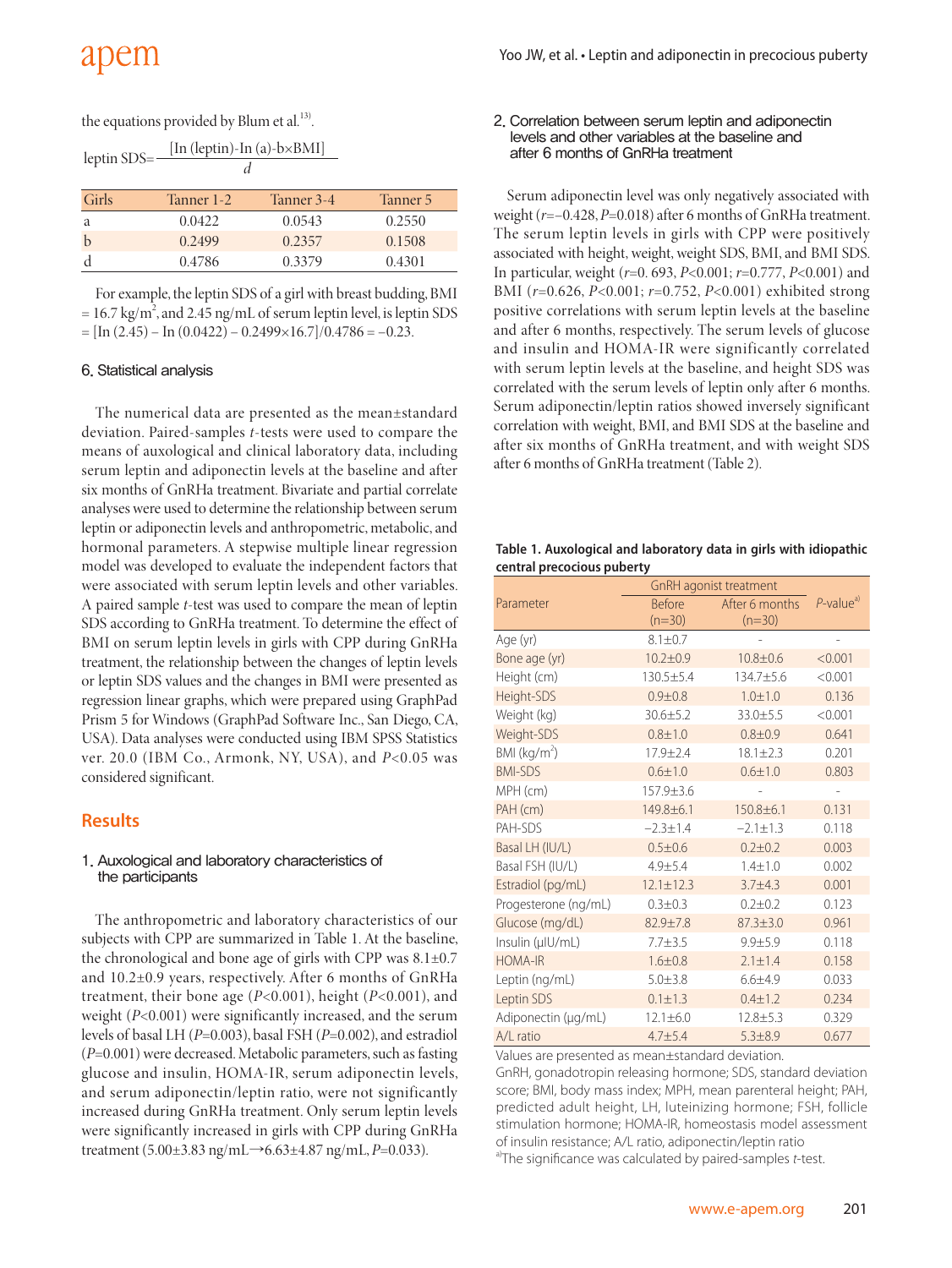### 3. The effect of BMI on serum leptin levels before and during GnRHa treatment

A stepwise multiple regression analysis was performed to determine the independent factors that affected serum leptin levels among height, weight, weight SDS, BMI, BMI SDS, fasting glucose and insulin levels, and HOMA-IR (Table 3). Among them, only BMI significantly predicted serum leptin levels in girls with CPP, at the baseline  $(F_{1, 28} = 18.065, P < 0.001, R^2 = 0.370)$ and after 6 months of GnRHa treatment  $(F_{1, 22}=40.636, P<0.001,$  $R^2$ =0.633).

Using Blum's equation of leptin SDS, we converted the serum leptin levels to leptin SDS adjusted for BMI. The leptin SDS values were not significantly increased after 6 months of GnRHa treatment (0.065±1.318→0.398±1.249, *P*=0.234)

(Table 1). Moreover, the changes in serum leptin levels ( $r^2$ =0.207, *P*=0.012) (Fig. 1A) during GnRHa treatment exhibited positive correlations with the changes in BMI, but the changes in leptin SDS ( $r^2$ =0.019, *P*=0.556) (Fig. 1B) did not.

## **Discussion**

The major findings of this study were: (1) changes in leptin levels in girls with CPP during treatment with GnRHa were associated only with changes in BMI, and not with puberty states and suppression of the hypothalamus-pituitarygonad (H-P-G) axis; and (2) glucose homeostasis and serum adiponectin levels in girls with CPP were not changed duting GnRHa treatment.



**Fig. 1.** Correlation between changes in serum leptin levels and body mass index (BMI) in girls with central precocious puberty during GnRH agonist treatment. (A) Changes in serum leptin levels ( $r^2$  =0.207, P=0.012), but not (B) changes in leptin SDS ( $r^2$  =0.019, *P*=0.462), were positively correlated with changes in BMI. The linear regression is presented as an interpolate slope (solid line) and 95% confidence limits (dotted lines).

| Table 2. Association between the serum leptin or adiponectin levels and anthropometric, endocrine, and metabolic parameters in girls |  |
|--------------------------------------------------------------------------------------------------------------------------------------|--|
| with CPP at the baseline and after 6 months of GnRHa treatment                                                                       |  |

|                   | Correlation coefficient $(r)$ <sup>a)</sup> |                       |                 |                        |                         |                        |
|-------------------|---------------------------------------------|-----------------------|-----------------|------------------------|-------------------------|------------------------|
| Parameter         | Adiponectin                                 |                       | Leptin          |                        | A/L ratio <sup>b)</sup> |                        |
|                   | <b>Baseline</b>                             | After 6 months        | <b>Baseline</b> | After 6 months         | <b>Baseline</b>         | After 6 months         |
| Bone age (yr)     | 0.072                                       | $-0.071$              | 0.253           | $-0.028$               | 0.077                   | $-0.036$               |
| Height (cm)       | 0.070                                       | $-0.325$              | 0.381           | $0.410^{*}$            | $-0.062$                | $-0.156$               |
| Height-SDS        | $-0.008$                                    | $-0.209$              | 0.353           | $0.443$ <sup>*</sup>   | $-0.091$                | $-0.337$               |
| Weight (kg)       | $-0.212$                                    | $-0.428$ <sup>*</sup> | $0.693**$       | $0.777***$             | $-0.393$                | $-0.492$ <sup>**</sup> |
| Weight-SDS        | $-0.193$                                    | $-0.260$              | $0.521$ **      | $0.685$ <sup>***</sup> | $-0.321$                | $-0.571$ **            |
| BMI ( $kg/m2$ )   | $-0.299$                                    | $-0.341$              | $0.626***$      | $0.752***$             | $-0.444$                | $-0.547$ **            |
| <b>BMI-SDS</b>    | $-0.272$                                    | $-0.171$              | $0.556$ **      | $0.678***$             | $-0.411$ <sup>*</sup>   | $-0.579$ **            |
| Tanner stage      | 0.030                                       | $-0.221$              | 0.201           | 0.056                  | $-0.167$                | $-0.015$               |
| Glucose (mg/dL)   | 0.248                                       | $-0.028$              | $0.485$ **      | 0.156                  | $-0.267$                | $-0.154$               |
| Insulin (µIU/mL)  | 0.050                                       | $-0.003$              | 0.438           | 0.351                  | $-0.244$                | $-0.069$               |
| <b>HOMA-IR</b>    | 0.076                                       | $-0.001$              | 0.480           | 0.333                  | $-0.275$                | $-0.091$               |
| Basal LH (IU/L)   | $-0.195$                                    | 0.018                 | $-0.003$        | $-0.110$               | $-0.150$                | $-0.167$               |
| Basal FSH (IU/L)  | $-0.018$                                    | 0.326                 | $-0.087$        | $-0.057$               | $-0.007$                | $-0.069$               |
| Estradiol (pg/mL) | 0.215                                       | $-0.062$              | $-0.058$        | 0.138                  | $-0.033$                | 0.013                  |

CPP, central precocious puberty; GnRH, gonadotropin releasing hormone; SDS, standard deviation score; BMI, body mass index; HOMA-IR, homeostasis model assessment of insulin resistance; LH, luteinizing hormone; FSH, follicle stimulation hormone

a)The correlation coefficient was calculated with Pearson bivariate correlations analysis, and significance was represents as \**P*<0.05, \*\**P*<0.01, \*\*\**P*<0.001. <sup>b)</sup>A/L ratio was calculated by adiponectin/leptin.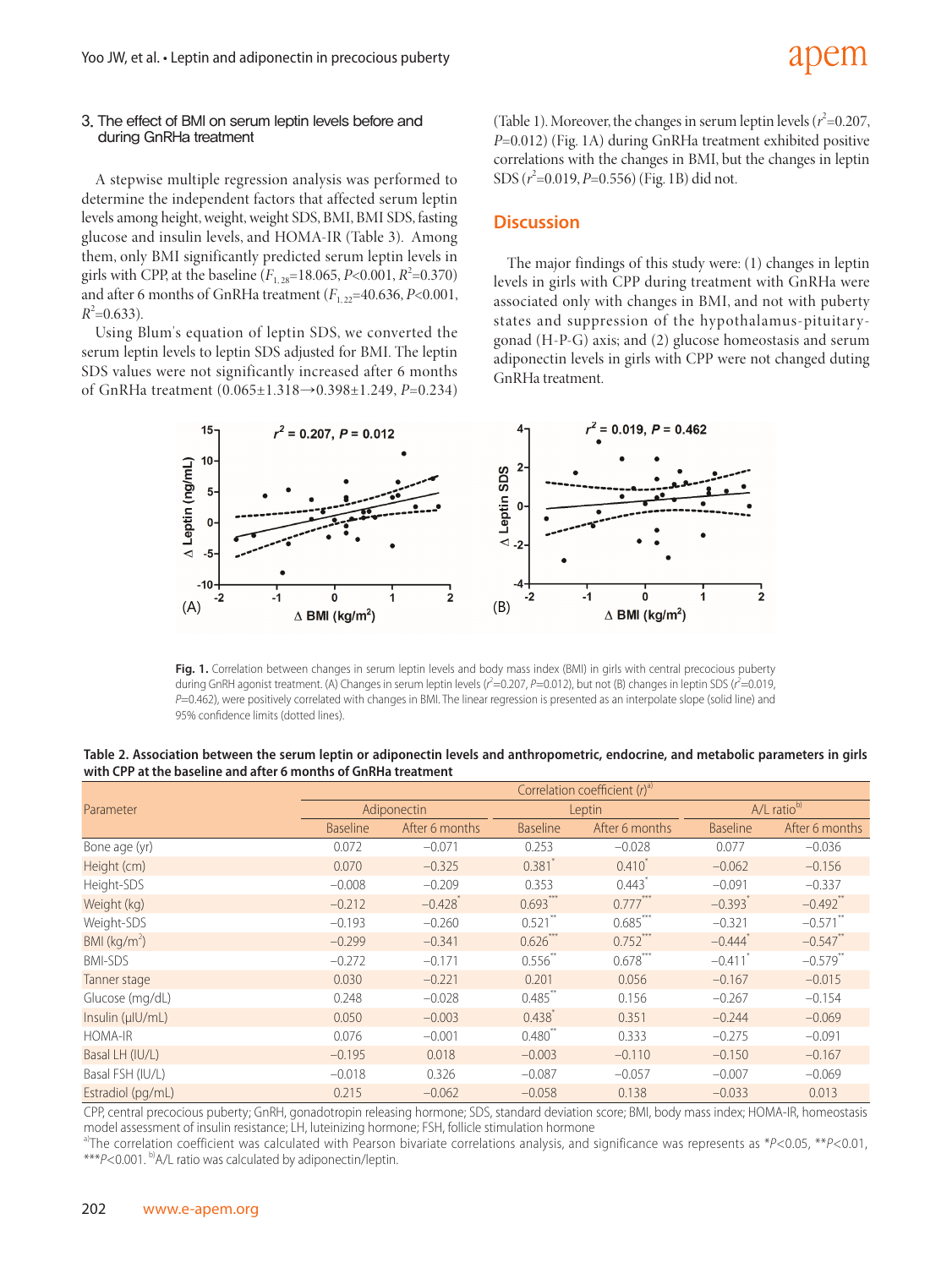There is a strong tendency for girls with CPP to be overweight  $\theta$  /obese at diagnosis<sup>4)</sup>. There are also concerns regarding whether the administration of GnRHa to girls with CPP may affect their weight status and metabolism<sup>4)</sup>. It is not clear why children with CPP are more obese than those with normal puberty. Moreover, the definite effects of GnRHa on weight remain unknown. However, it is supposed that the hormonal changes of puberty itself trigger an increase in BMI, or that a higher BMI contributes to the earlier onset of puberty $14$ <sup>14)</sup>.

Leptin may serve as a circulating signal of nutritional or adipose status. Nutritional distress associated with energy excess, as well as energy insufficiency, can influence the onset of puberty and interfere with normal estrogen cycles by altering endocrine function<sup>15)</sup>. However, the precise role of leptin in the onset of puberty and in the H-P-G axis remains uncertain. Leptin does not apparently serve as a triggering signal, but acts mainly as a permissive signal that permits puberty to occur<sup>16)</sup>. Recently, some reports have focused on the role of the relationships between leptin, kisspeptin, and the H-P-G axis as a metabolic control of puberty initiation and progression<sup>9)</sup>. In adult women, suppression of the H-P-G axis by GnRHa does not affect serum leptin levels<sup>17)</sup>. Su et al.<sup>18)</sup> demonstrated that the administration of GnRHa treatment to girls with CPP does not affect serum leptin levels, and that serum leptin levels are merely associated with weight and BMI. Moreover, serum leptin levels in girls with CPP were not significantly different from those detected in Tanner-matched healthy girls, but were associated with BMI in girls with and without CPP<sup>19)</sup>. These data are similar to our findings. The serum leptin levels detected here in girls with CPP were not associated with peak LH and FSH levels, as assessed using a GnRH stimulation test (data not shown), or with basal LH, FSH, and estradiol levels before and after GnRHa treatment. Moreover, serum leptin levels were increased after GnRHa treatment, however these findings may have resulted from an increase in BMI itself after using a multiple linear regression analysis. The results reported above suggest that circulating leptin levels do not indicate or determine H-P-G status and are not directly linked with gonadotropins and sex hormones. Unfortunately, this study did not include healthy girls with normal puberty as controls, and did not analyze the differences

in serum levels in girls according to early sexual maturation.

Changes in body composition and glucose homeostasis are closely linked to sexual maturation, and the total body fat percentage increases in girls during puberty<sup>20)</sup>. Several studies have demonstrated that girls with CPP have significantly increased total body fat and show decreased insulin sensitivity at initial diagnosis compared with those with normal puberty<sup>21-23)</sup>. Early alterations in obesity-associated adipose tissue biology in childhood have been linked to leptin and insulin resistance<sup>24)</sup>. Taşcilar et al.<sup>5)</sup> described an elevation in trunk fat mass and HOMA-IR in girls with CPP treated with GnRHa. However, Sørensen et al.<sup>25)</sup> reported that metabolic alterations in girls with CPP persisted beyond the withdrawal of sex steroids by GnRHa treatment. Adiponectin plays an important role in the maintenance of energy homeostasis, via mitochondrial biogenesis and oxidative metabolism in skeletal muscle and by inhibiting lipolysis in adipocytes<sup>7)</sup>. Moreover, Inoue et al.<sup>26)</sup> reported that the serum adiponectin/leptin ratio is a more effective marker of insulin resistance than HOMA-IR in subjects without hyperglycemia. Moreover, serum adiponectin levels decrease significantly during pubertal development in boys, but not in girls, and exhibit a negative correlation with testosterone, but no association with estradiol, in healthy children<sup>27</sup>.

To the best of our knowledge, the exact mechanism underlying the changes in adiponectin and glucose homeostasis in girls with CPP according to GnRHa treatment has not been elucidated. Studies performed in adult women with polycystic ovarian syndrome have demonstrated that adiponectin may play a role in linking adiposity with insulin resistance<sup>28)</sup>. Other adultbased studies reported that adiponectin levels were increased in response to GnRHa-induced ovarian suppression<sup>29</sup>, but decreased by transdermal estrogen<sup>30)</sup>.

In this study, the levels of glucose, insulin, and HOMA-IR did not exhibit the statistically significant tendency to increase after 6 months of GnRHa treatment. In addition, serum adiponectin levels and adiponectin/leptin ratio were not significantly increased after GnRHa treatment. Moreover, we found no association between serum adiponectin levels and LH, FSH, estradiol, glucose, and insulin levels at the baseline and after 6 months of GnRHa treatment. Our results suggest that the

| be account to the commutation of the second and below and have a commutation of an indicate the second has been |                    |                 |       |                |                  |           |       |                |
|-----------------------------------------------------------------------------------------------------------------|--------------------|-----------------|-------|----------------|------------------|-----------|-------|----------------|
| Variable                                                                                                        |                    | <b>Baseline</b> |       |                | After 6 months   |           |       |                |
|                                                                                                                 | $\beta \pm 5E$     | P value         | R     | Adjusted $R^2$ | $\beta \pm 5E$   | $P$ value |       | Adjusted $R^2$ |
| BMI                                                                                                             | 1.006+0.237        | < 0.001         | 0.626 | 0.370          | $1.741 + 0.273$  | < 0.001   | 0.805 | 0.633          |
| <b>BMI-SDS</b>                                                                                                  | $-3.416 \pm 4.298$ | 0.166           |       |                | $3.479 + 2.249$  | 0.686     |       |                |
| <b>HOMA-IR</b>                                                                                                  | $0.265 + 1.259$    | 0.098           |       |                | $0.292 + 0.596$  | 0.562     |       |                |
| <b>Basal LH</b>                                                                                                 | $0.493 \pm 1.191$  | 0.393           |       |                | $-1.361 + 3.749$ | 0.593     |       |                |
| <b>Basl FSH</b>                                                                                                 | $-0.129 \pm 0.120$ | 0.167           |       |                | $0.002 + 1.228$  | 0.706     |       |                |

**Table 3. Stepwise multiple linear regression analysis between serum leptin levels and anthropometric, hormonal, and metabolic parameters in girls with central precocious puberty before and during GnRHa therapy**

This model are including the variables such as BMI, BMI-SDS, age, bone age, Tanner stage, HOMA-IR, basal LH, basal FSH, estradiol, and adiponectin levels.

GnRHa, gonadotropin releasing hormone agonist; *β*, estimated regression coefficient; SE, standard error; BMI, body mass index; SDS, standard deviation score; HOMA-IR, homeostasis model assessment of insulin resistance; LH, luteinizing hormone; FSH, follicle stimulation hormone.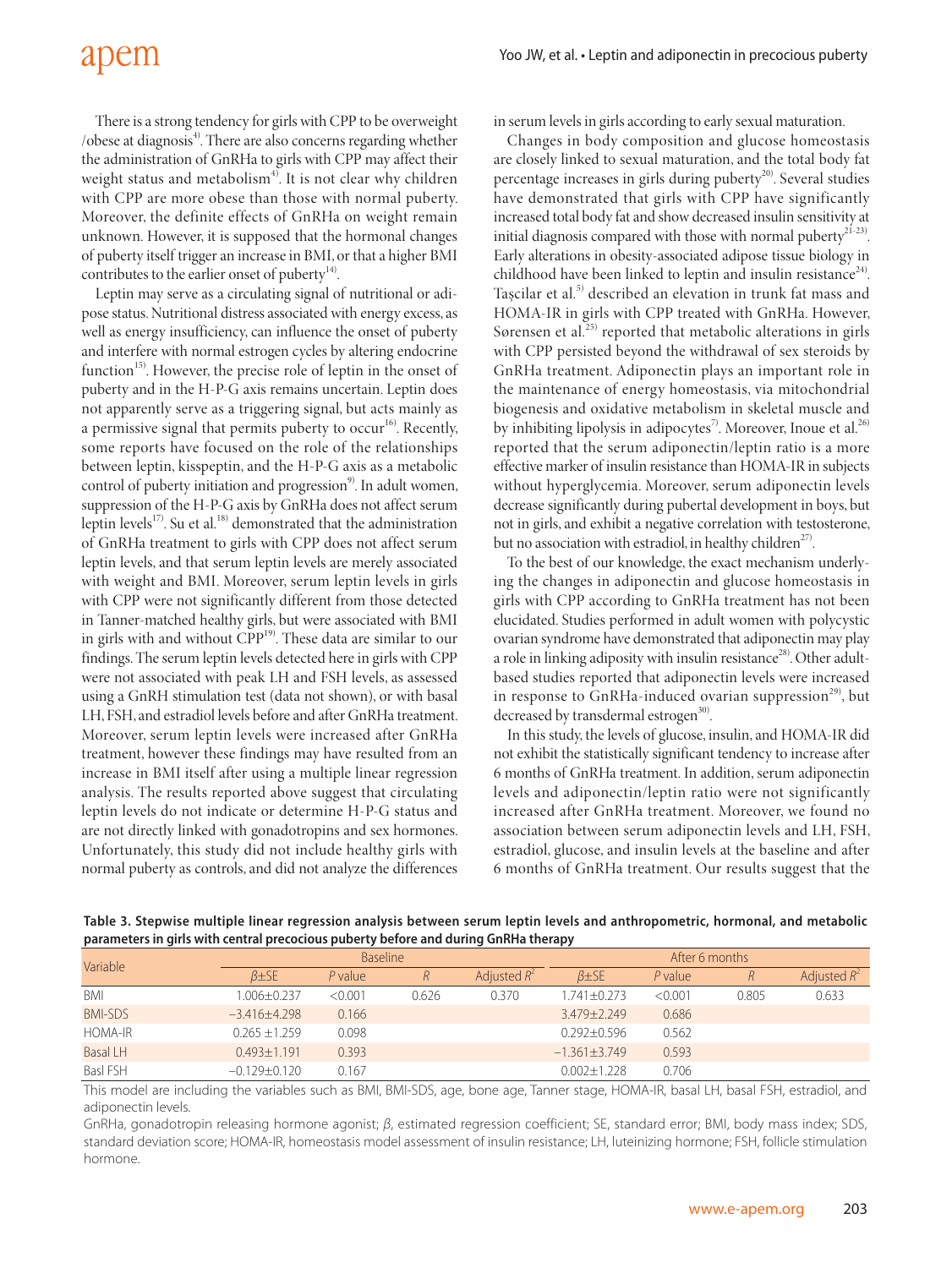administration of GnRHa to girls with CPP may not affect their insulin resistance and fat deposit during treatment, and that the circulating adiponectin levels in girls with CPP may not be correlated with the H-P-G axis.

This study had several limitations. We did not examine longitudinally the changes in leptin and adiponectin levels or in body composition after discontinuation of the GnRHa treatment. Moreover, we did not consider other metabolic risk factors, such as food intake, physical activity, and serum lipid profiles. We used a method of HOMA-IR, not hyperinsulinemic euglycemic clamp, for insulin resistance. Finally, we did not assess the variables in normal controls and our sample size was small.

In conclusion, GnRHa treatment in girls with CPP did not affect the levels of serum leptin and adiponectin or insulin resistance. The serum leptin levels in girls with CPP were associated with changes in BMI, similar to what was observed in controls with normal puberty. Further longitudinal studies using larger samples are needed to define the role of leptin and adiponectin in pubertal development.

# **Conflict of interest**

No potential conflict of interest relevant to this article was reported.

# **Acknowledgments**

This study was financially supported by a research fund from Chungnam National University in 2012 (#2012-1915).

# **References**

- 1. Fuqua JS. Treatment and outcomes of precocious puberty: an update. J Clin Endocrinol Metab 2013;98:2198-207.
- 2. DiVall SA, Radovick S. Endocrinology of female puberty. Curr Opin Endocrinol Diabetes Obes 2009;16:1-4.
- 3. Kaplowitz PB, Slora EJ, Wasserman RC, Pedlow SE, Herman-Giddens ME. Earlier onset of puberty in girls: relation to increased body mass index and race. Pediatrics 2001;108:347-53.
- 4. Pasquino AM, Pucarelli I, Accardo F, Demiraj V, Segni M, Di Nardo R. Long-term observation of 87 girls with idiopathic central precocious puberty treated with gonadotropinreleasing hormone analogs: impact on adult height, body mass index, bone mineral content, and reproductive function. J Clin Endocrinol Metab 2008;93:190-5.
- 5. Taşcilar ME, Bilir P, Akinci A, Köse K, Akçora D, Inceoğlu D, et al. The effect of gonadotropin-releasing hormone analog treatment (leuprolide) on body fat distribution in idiopathic central precocious puberty. Turk J Pediatr 2011;53:27-33.
- 6. Maffei M, Halaas J, Ravussin E, Pratley RE, Lee GH, Zhang Y, et al. Leptin levels in human and rodent: measurement

of plasma leptin and ob RNA in obese and weight-reduced subjects. Nat Med 1995;1:1155-61.

- 7. Lee B, Shao J. Adiponectin and energy homeostasis. Rev Endocr Metab Disord 2014;15:149-56.
- 8. Kubota N, Yano W, Kubota T, Yamauchi T, Itoh S, Kumagai H, et al. Adiponectin stimulates AMP-activated protein kinase in the hypothalamus and increases food intake. Cell Metab 2007;6:55-68.
- 9. Bohlen TM, Silveira MA, Zampieri TT, Frazão R, Donato J Jr. Fatness rather than leptin sensitivity determines the timing of puberty in female mice. Mol Cell Endocrinol 2016;423:11-21.
- 10. Sanchez-Garrido MA, Tena-Sempere M. Metabolic control of puberty: roles of leptin and kisspeptins. Horm Behav 2013;64:187-94.
- 11. Abacı A, Çatlı G, Anık A, Küme T, Çalan ÖG, Dündar BN, et al. Significance of serum neurokinin B and kisspeptin levels in the differential diagnosis of premature thelarche and idiopathic central precocious puberty. Peptides 2015;64:29-33.
- 12. Korea Centers for Disease Control and Prevention, Division of Chronic Disease Surveillance, Committee for the Development of Growth Standard for Korean Children and Adolescents; Korean Pediatric Society, Committee for School Health and Public Health Statistics. 2007 Korean children and adolescents growth standard (commentary for the development of 2007 growth chart). Cheongju: Korea Centers for Disease Control and Prevention, Division of Chronic Disease Surveillance, 2007.
- 13. Blum WF, Englaro P, Hanitsch S, Juul A, Hertel NT, Müller J, et al. Plasma leptin levels in healthy children and adolescents: dependence on body mass index, body fat mass, gender, pubertal stage, and testosterone. J Clin Endocrinol Metab 1997;82:2904-10.
- 14. Lee JM, Appugliese D, Kaciroti N, Corwyn RF, Bradley RH, Lumeng JC. Weight status in young girls and the onset of puberty. Pediatrics 2007;119:e624-30.
- 15. Castellano JM, Bentsen AH, Sánchez-Garrido MA, Ruiz-Pino F, Romero M, Garcia-Galiano D, et al. Early metabolic programming of puberty onset: impact of changes in postnatal feeding and rearing conditions on the timing of puberty and development of the hypothalamic kisspeptin system. Endocrinology 2011;152:3396-408.
- 16. Cheung CC, Thornton JE, Nurani SD, Clifton DK, Steiner RA. A reassessment of leptin's role in triggering the onset of puberty in the rat and mouse. Neuroendocrinology 2001;74:12-21.
- 17. Tommaselli GA, Di Carlo C, Bifulco G, Di Spiezio Sardo A, Pellicano M, Nappi C. Serum leptin levels in patients with premenstrual syndrome treated with GnRH analogues alone and in association with tibolone. Clin Endocrinol (Oxf) 2003;59:716-22.
- 18. Su PH, Wang SL, Lin CY, Chen JY, Changlai CP, Jian SH, et al. Leptin changes in Taiwanese girls with central precocious puberty before and during the GnRH agonist